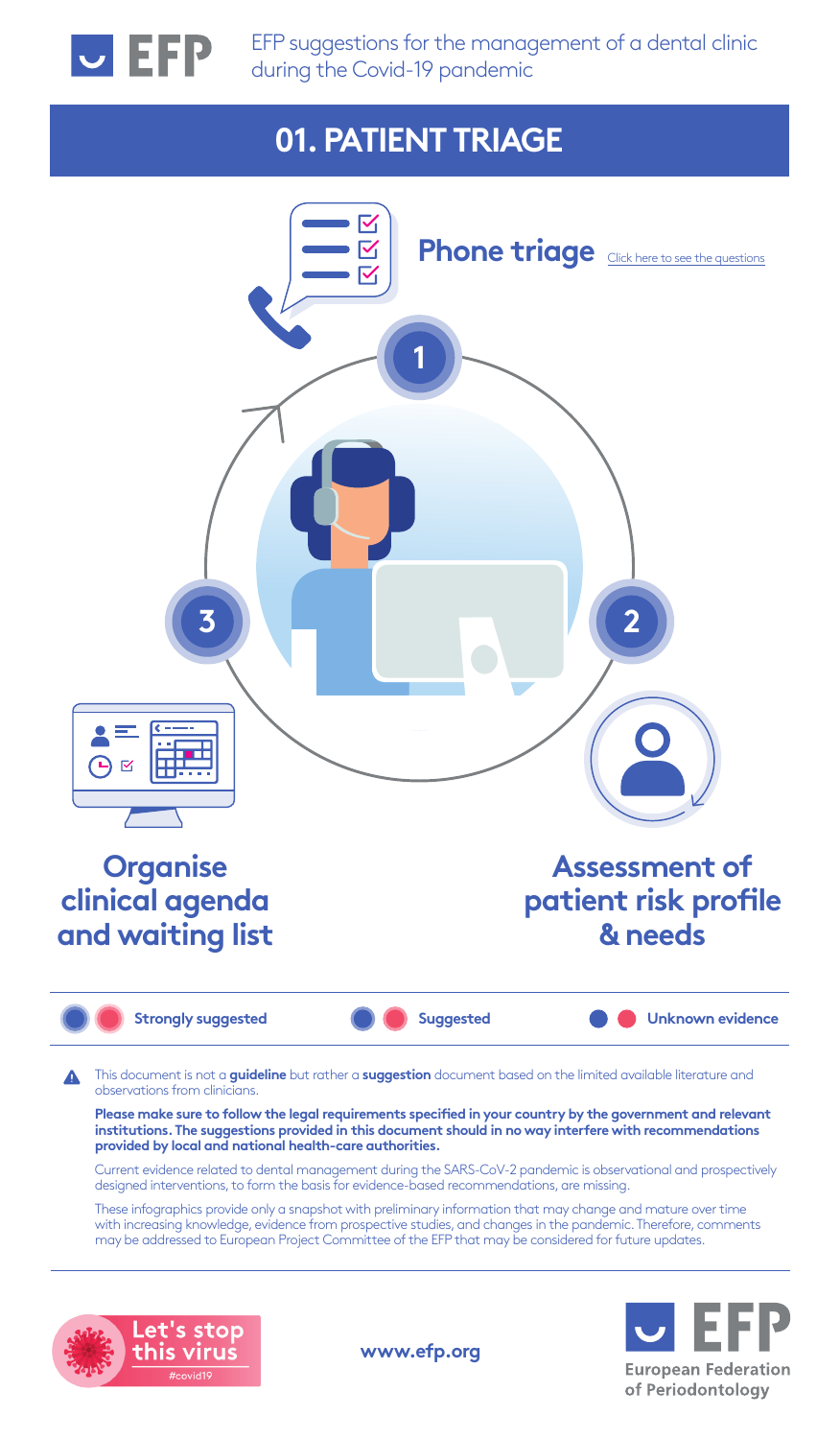## **02. PATIENT ARRIVAL AT THE DENTAL OFFICE Prior to dental treatment**



EFP suggestions for the management of a dental clinic during the Covid-19 pandemic





This document is not a **guideline** but rather a **suggestion** document based on the limited available literature and  $\blacktriangle$ observations from clinicians.

**Please make sure to follow the legal requirements specified in your country by the government and relevant institutions. The suggestions provided in this document should in no way interfere with recommendations provided by local and national health-care authorities.**



Current evidence related to dental management during the SARS-CoV-2 pandemic is observational and prospectively designed interventions, to form the basis for evidence-based recommendations, are missing.

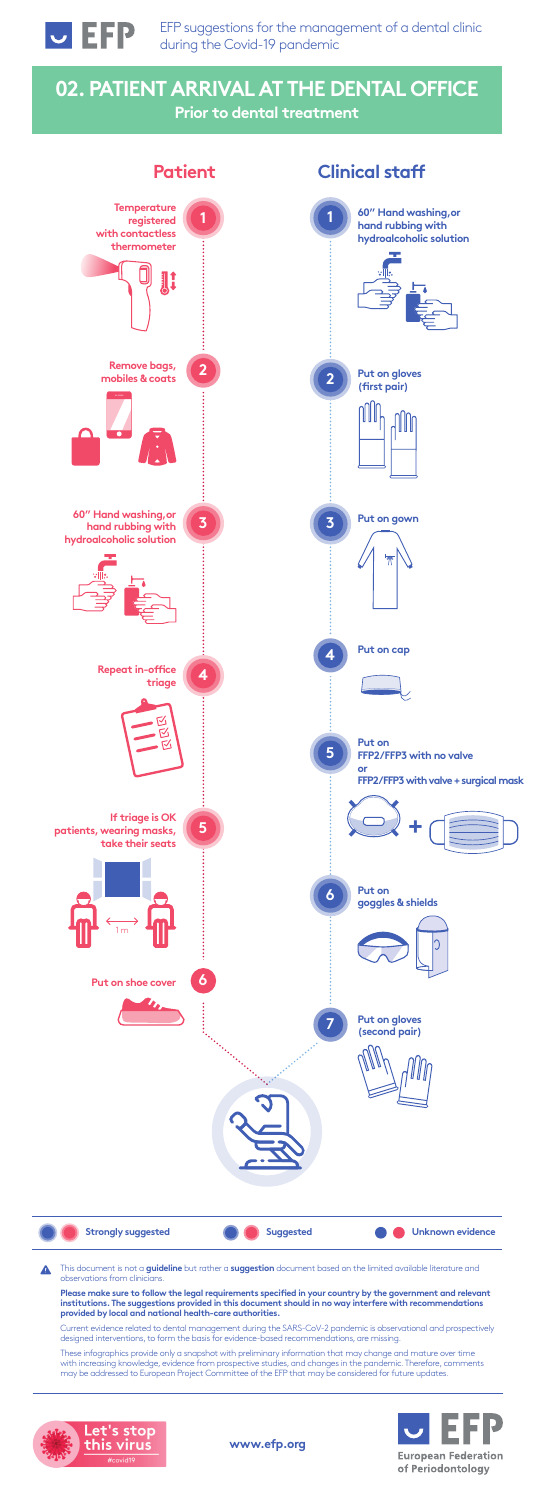## **03. PATIENT TREATMENT**



EFP suggestions for the management of a dental clinic during the Covid-19 pandemic

**www.efp.org**



This document is not a **guideline** but rather a **suggestion** document based on the limited available literature and observations from clinicians.

**Please make sure to follow the legal requirements specified in your country by the government and relevant institutions. The suggestions provided in this document should in no way interfere with recommendations provided by local and national health-care authorities.**



Current evidence related to dental management during the SARS-CoV-2 pandemic is observational and prospectively designed interventions, to form the basis for evidence-based recommendations, are missing.

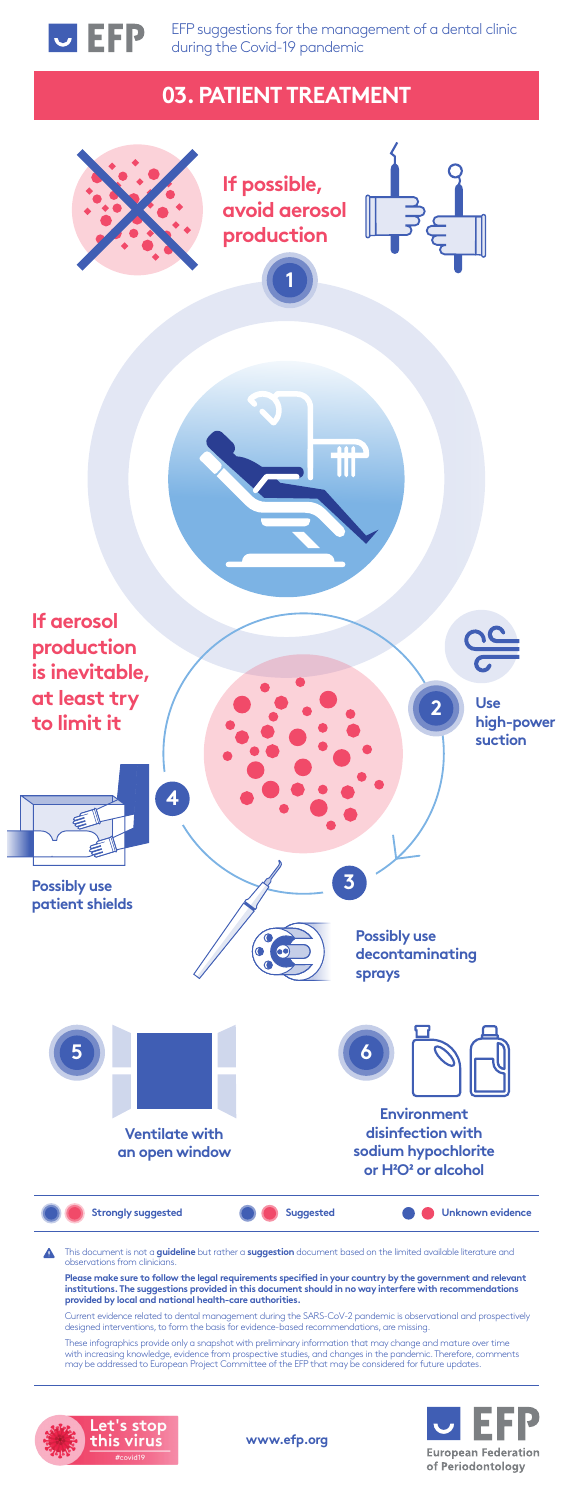# **04. END OF THE TREATMENT**



EFP suggestions for the management of a dental clinic during the Covid-19 pandemic

**www.efp.org**



This document is not a **guideline** but rather a **suggestion** document based on the limited available literature and A observations from clinicians.

**Please make sure to follow the legal requirements specified in your country by the government and relevant institutions. The suggestions provided in this document should in no way interfere with recommendations provided by local and national health-care authorities.**

Current evidence related to dental management during the SARS-CoV-2 pandemic is observational and prospectively designed interventions, to form the basis for evidence-based recommendations, are missing.